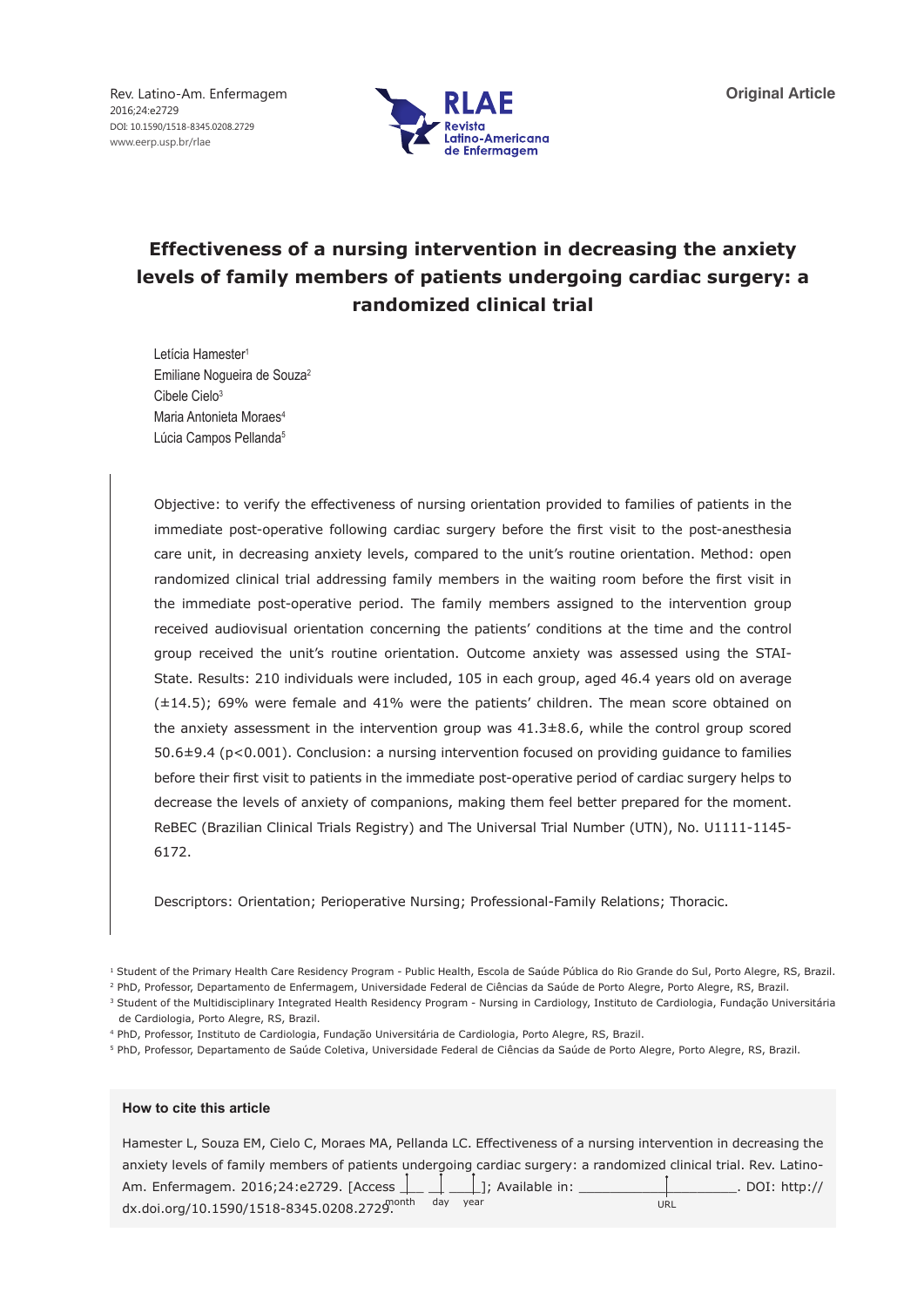## **Introduction**

The perioperative period of cardiac surgeries exposes patients and families to feelings and emotions that make them experience much stress and anxiety. Anxiety is considered a cognitive, affective and behavioral disorder, caused by situations that are perceived as threatening $(1)$ . The desire to obtain information and the expectation to visit a family member in a hospital setting may aggravate the perceptions of family members, regardless of the surgical procedure.

In this context, providing information regarding the perioperative period and alleviating the anxiety of surgical patients has been the focus of nursing care. Care provided to family members, however, also demands attention. The hospitalization, surgical procedure and recovery in an intensive care unit cause anxiety because the family has to face an unknown situation the patient is inserted in that is full of uncertainty $(2-3)$ . Note that anxiety is at highest when family members are, most often, in waiting rooms, awaiting information regarding the surgical intervention $(1)$ . The contact with a hospital setting and the expectation of meeting the patient surrounded by monitoring equipment cause doubts and anxiety in family members<sup>(4)</sup>.

The inclusion of family members in perioperative orientation can help the family to feel safer about the impending surgery. When well oriented, family members encourage the patient and help in the recovery. Considering that changes affecting one family member potentially affect the remaining members of the family, interventions directed to the entire family can indirectly benefit the patient<sup>(5)</sup>. For this reason, the establishment of an effective relationship between the health staff and family members minimizes insecurity and distress, ultimately contributing to overcome difficulties<sup>(2,4)</sup>.

The literature shows that visiting a patient in the recovery room only is not sufficient to significantly reduce the anxiety of family members<sup>(6)</sup>. Interventions implemented at the time the family is waiting to visit the patient in the Immediate Post-Operative (IPO) period have been tested, aiming to decrease anxiety levels among family members. A pre-post intervention study, conducted to verify the effect of watching a movie in the waiting room, reports decreased anxiety levels among the family members of surgical patients (from 46±9.2 to  $39.1 \pm 11.8$  points;  $p=0.003$ )<sup>(7)</sup>. Another study, conducted to verify differences in the levels of anxiety, stress and relaxation of family members in the waiting room of a surgical center after listening to live music for 20 minutes, show that even though the outcome levels did not significantly decrease after the intervention, relaxation scores increased ( $p=0.0008$ )<sup>(8)</sup>. Nonetheless,

strategies to encourage greater interaction between the nursing staff and family members while in the waiting room, including intergroup comparisons, have not been tested yet.

Given the previous discussion, this study's objective was to verify the effectiveness of nursing guidance provided to the families of patients in the immediate post-operatory period of cardiac surgery before the first visit in the post-anesthesia care unit in decreasing anxiety levels when compared to the unit's routine guidance.

## **Method**

This open randomized clinical trial was registered in the ReBEC (Brazilian Registry of Clinical Trials) and in the Universal Trial Number (UTN) under No. U1111-1145- 6172, and conducted in a cardiac reference hospital in the South of Brazil from March to June 2013.

The sample was composed of family members of patients undergoing CABG or heart valve surgery, who were expecting the patient to return from surgery in the waiting room across the surgical center and awaited the first visit in the Immediate Post-Operative Care Unit (IPO). Inclusion criteria were: both sexes, 18 years old or older, being a family member/caregiver, and consent to participate in the study. Those who had already accompanied a patient in prior cardiac surgery were excluded. The sample size was based on a previous study<sup>(5)</sup>, considering that  $52.5%$  of the companions presented average levels of anxiety. We estimated that 105 family members would be necessary in each group to obtain a difference of 20% in the average level of anxiety, with power of 80% and 95% of confidence level.

Family members were approached in the IPO's waiting room after being invited to participate, receiving clarification, and signing free and informed consent forms, and were assigned to the Intervention Group (IG) or Control Group (CG), using simple random sampling obtained at http://www.randomizer.org, established for one week: the individuals approached in week 1 were assigned to IG and those in week 2 were assigned to the CG. An independent professional performed the randomization. Both groups answered a structured questionnaire, addressing sociodemographic variables and variables related to preparation to visit a patient in the IPO.

The intervention was implemented by one of the researchers, a nurse with experience in the immediate post-operative following cardiac surgery, and was composed of audiovisual orientation, provided in groups in the period prior to the visit. The family members were oriented in the waiting room about the potential conditions the patient would face post cardiac surgery,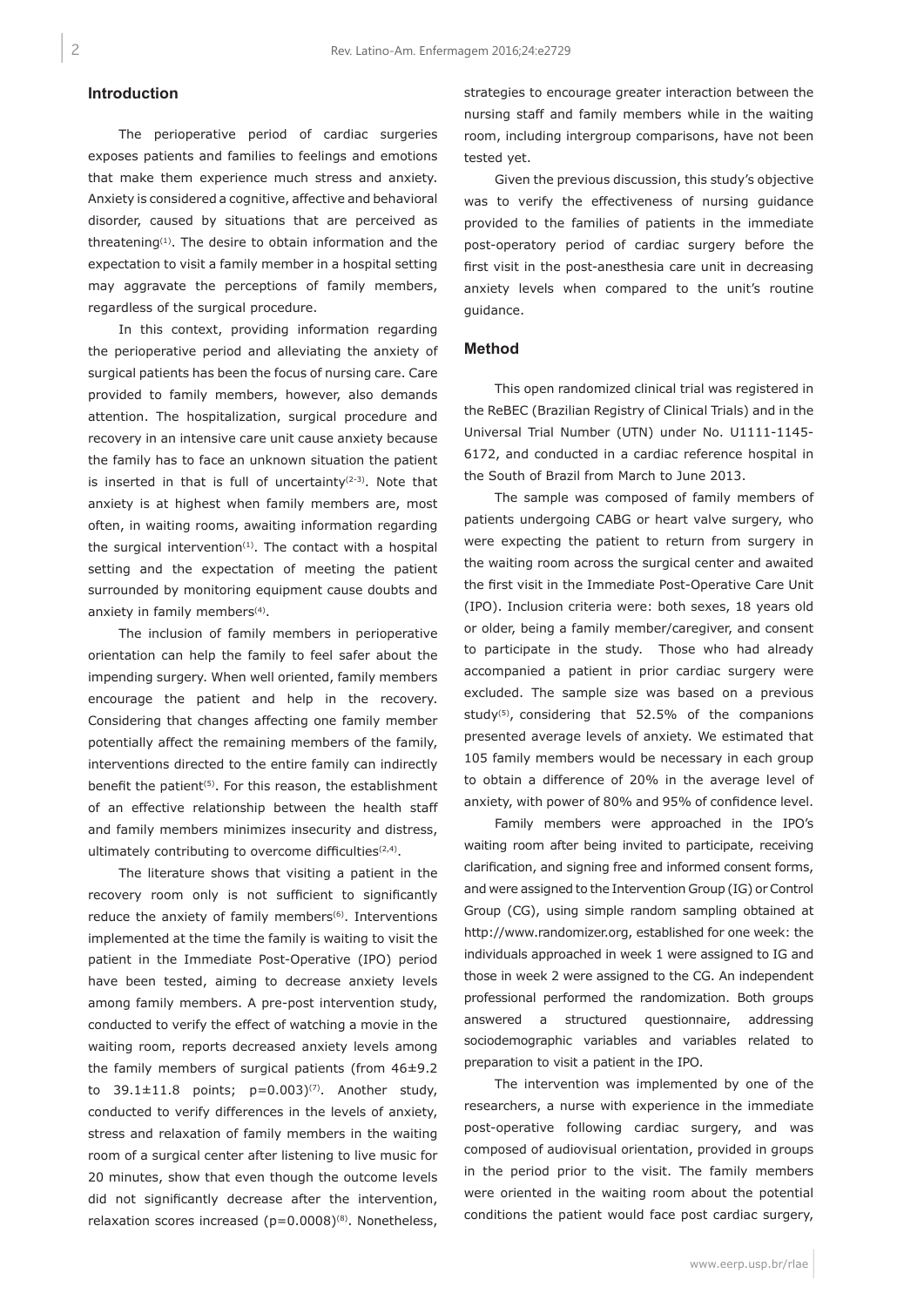using audiovisual resources such as illustrative images of equipment/devices used in the immediate postoperatory. The intervention lasted approximately 20 minutes, after which the individuals were encouraged to clarify doubts. The CG received orientation routinely provided in the unit, which includes aspects related to the sector's routine, such as visiting hours, hand washing, maximum number of visitors, and the fact that the medical staff would provide information regarding the patient's condition after visitation. A nursing technician, nurse or members of the surgical team usually provides such information.

The family could visit the patient at hours previously established by the unit. Visits lasted up to 30 minutes and only one visitor was allowed per time. The anxiety outcome was verified using the State-Trait Anxiety Inventory – STAI after intervention and before the first visit.

STAI is a self-report questionnaire widely used in the monitoring of anxious states, composed of two distinct scales developed to measure two concepts of anxiety, trait and state anxiety. It has been translated and validated for the Brazilian population with satisfactory psychometric properties<sup>(9)</sup>. In this study, only the State Anxiety Inventory (STAI-State) was used because anxiety was assessed before the post-operatory visit, when the instrument was handed to the family member to complete and then return it to the researcher.

The concept of state anxiety is defined as a transitory emotional state, or as a condition of the human body characterized by unpleasant feelings of stress and tension, consciously perceived and accompanied by increased activity of the autonomous nervous system. In this self-reported 20-item tool, the intensity of anxiety is classified on a Likert scale that ranges from 1 (absolutely not) to 4 (very much). The total score ranges from 20 to 80, in which higher scores indicate higher levels of anxiety. Scores of questions with a positive nature are inverted, that is, if the individual answers 4, 1 is attributed in the coding process, if s/he answers 3, 2 is attributed, if answers 2, then 3 is attributed and, if the individual answers 1, 4 is attributed. Levels of anxiety were categorized for the purpose of analysis $(5)$ : scores from 19 to 40 were considered to be low, from 41 to 60 – average, and scores from 61 to 76 were considered high.

The study received approval from the Institutional Review Board at the Cardiology Institute of Porto Alegre, RS, Brazil (CAAE 09904012.0.0000.5333).

Data were analyzed using SPSS (Statistical Package for the Social Sciences), version 18.0. Categorical variables were expressed through absolute and relative frequencies and continuous variables were presented using mean and standard deviation, according to normal or non-normal distribution. The unpaired Student's *t* test was used for intergroup comparisons regarding the level of anxiety variable (numerical) and remaining quantitative variables. The Chi-square test was used to check for associations between qualitative variables and the group variable. The Mann-Whitney test was utilized to compare the groups with regard to the outcome (anxiety) when it was treated as an ordinal qualitative variable. A level of significance of 5% was considered.

## **Results**

Figure 1 shows the allocation of the study's subjects.



Figure 1 - CONSORT Diagram. Porto Alegre, RS, Brazil, 2013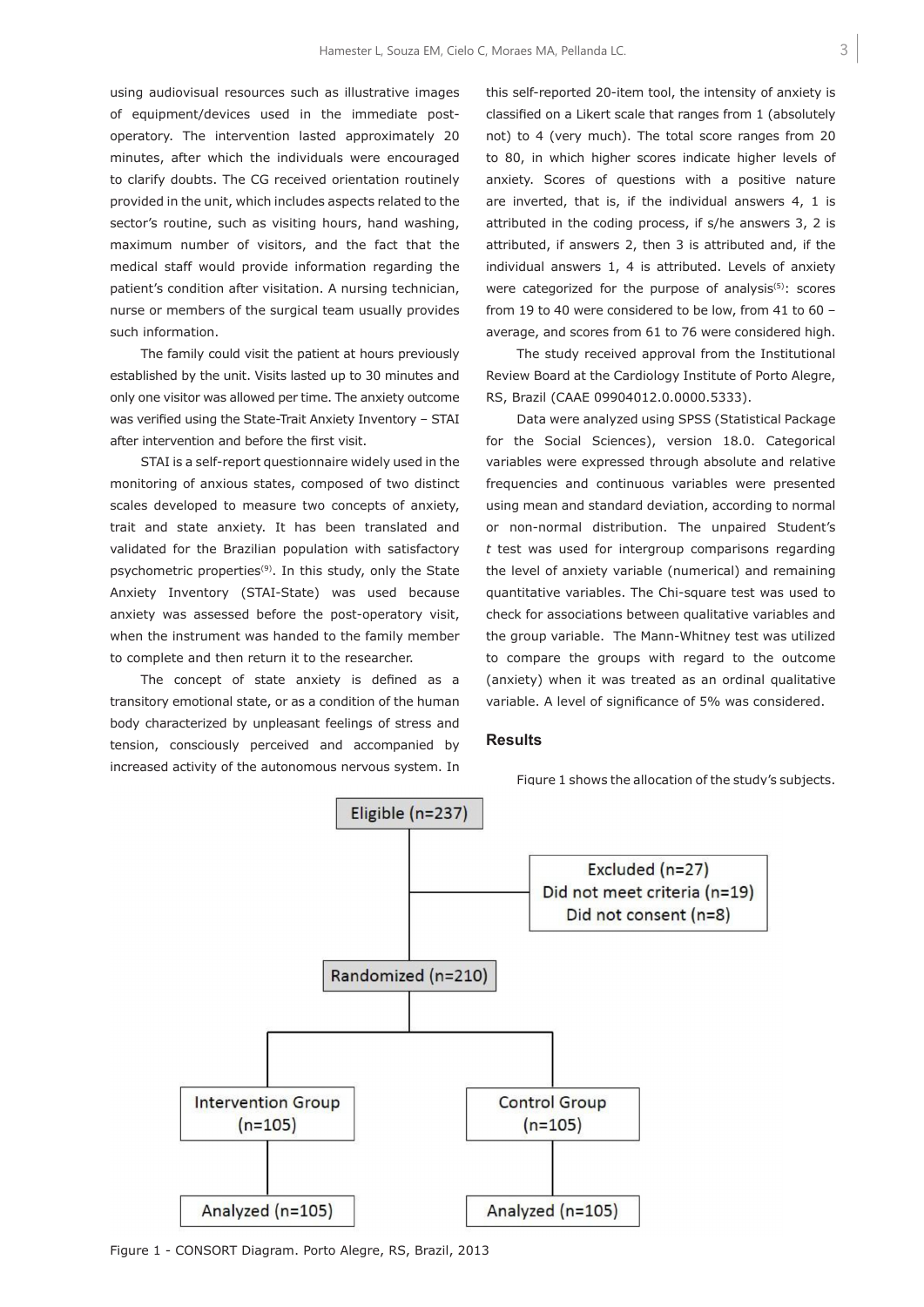A total of 210 relatives of patients in the immediate postoperative period after cardiac surgery participated in the study. The characterization of family members

and patients is presented in Table 1. No statistical differences were found in the comparison between the groups' variables (p>0.05).

|  |  |  |  |  | Table 1 - Characterization of the sample of family members and patients. Porto Alegre, RS, Brazil, 2013 |  |  |  |  |  |
|--|--|--|--|--|---------------------------------------------------------------------------------------------------------|--|--|--|--|--|
|--|--|--|--|--|---------------------------------------------------------------------------------------------------------|--|--|--|--|--|

| Variables                                      | All (n=210)       | $IG* (n=105)$     | $CG† (n=105)$     |
|------------------------------------------------|-------------------|-------------------|-------------------|
| Family members                                 |                   |                   |                   |
| Age <sup>#</sup>                               | 46.4 $(\pm 14.5)$ | 46.58 (±14.6)     | 46.2 $(\pm 14.5)$ |
| Sex. women                                     | 145 (69.0)        | 74 (70.5)         | 71 (67.6)         |
| Education                                      |                   |                   |                   |
| Illiterate                                     | 9(4.3)            | 6(5.7)            | 3(2.9)            |
| Up to middle school                            | 66 (31.4)         | 35 (33.3)         | 31 (29.5)         |
| Up to high school                              | 59 (28.1)         | 30(28.6)          | 29 (27.6)         |
| Up to college                                  | 76 (36.2)         | 34 (32.4)         | 42 (40.0)         |
| Kinship with patient                           |                   |                   |                   |
| Son                                            | 86 (41.0)         | 39 (37.1)         | 47 (44.8)         |
| Spouse                                         | 51(24.3)          | 29 (27.6)         | 22 (21.0)         |
| <b>Brother</b>                                 | 14(6.7)           | 8(7.6)            | 6(5.7)            |
| Son/daughter-in-law                            | 14(6.7)           | 7(6.6)            | 7(6.6)            |
| Others                                         | 45 (21.4)         | 22 (20.9)         | 23 (21.9)         |
| Prior information about POI visit <sup>§</sup> | 46 (21.9)         | 26 (24.7)         | 20 (19.0)         |
| Patients                                       |                   |                   |                   |
| Age <sup>#</sup>                               | 62.1 $(\pm 11.5)$ | 60.8 $(\pm 11.4)$ | 63.5 $(\pm 11.6)$ |
| Sex, men                                       | 117 (55.7)        | 59 (56.1)         | 58 (55.2)         |
| Type of surgery                                |                   |                   |                   |
| CABG                                           | 134 (63.8)        | 61(58.1)          | 73 (69.5)         |
| Heart valve surgery                            | 76 (36.2)         | 44 (41.9)         | 32 (30.4)         |

\*IG: Intervention Group; †CG: Control Group; ‡Variable presented in mean and standard deviation; §IPO: Immediate Post-Operative; ||CABG: Coronary artery bypass grafting.

In response to the question asked after the intervention "how do you feel about visiting your relative in the post-operatory?", in total, 63.3% of the individuals reported feeling prepared and confident. A significantly higher proportion of the IG, however, reported feeling prepared and confident before first visiting the patient in the IPO (IG 82;78.1% vs. CG 51;48.6%; p<0.001), as presented in Table 2.

| Table 2 – Comparison between the answers of both groups regarding how they felt before visiting their relatives in |  |  |  |  |
|--------------------------------------------------------------------------------------------------------------------|--|--|--|--|
| the post-operatory unit. Porto Alegre, RS, Brazil, 2013                                                            |  |  |  |  |

| <b>Answers</b>           | All (n=210) | $IG*(n=105)$             | $CG†$ (n=105) | $p^{\ddagger}$ |
|--------------------------|-------------|--------------------------|---------------|----------------|
| Prepared and confident   | 133 (63.3%) | 82 (78.1%)<br>51 (48.6%) |               |                |
| Prepared but afraid      | 42 (20%)    | 17 (16.2%)               | 25 (23.8%)    |                |
| Unprepared but confident | 28 (13.3%)  | $3(2.9\%)$               | 25 (23.8%)    | < 0.001        |
| Unprepared and afraid    | $7(3.3\%)$  | $3(2.9\%)$               | $4(3.8\%)$    |                |

\*IG: Intervention Group; †CG: Control Group; ‡ Mann Whitney test to compare between groups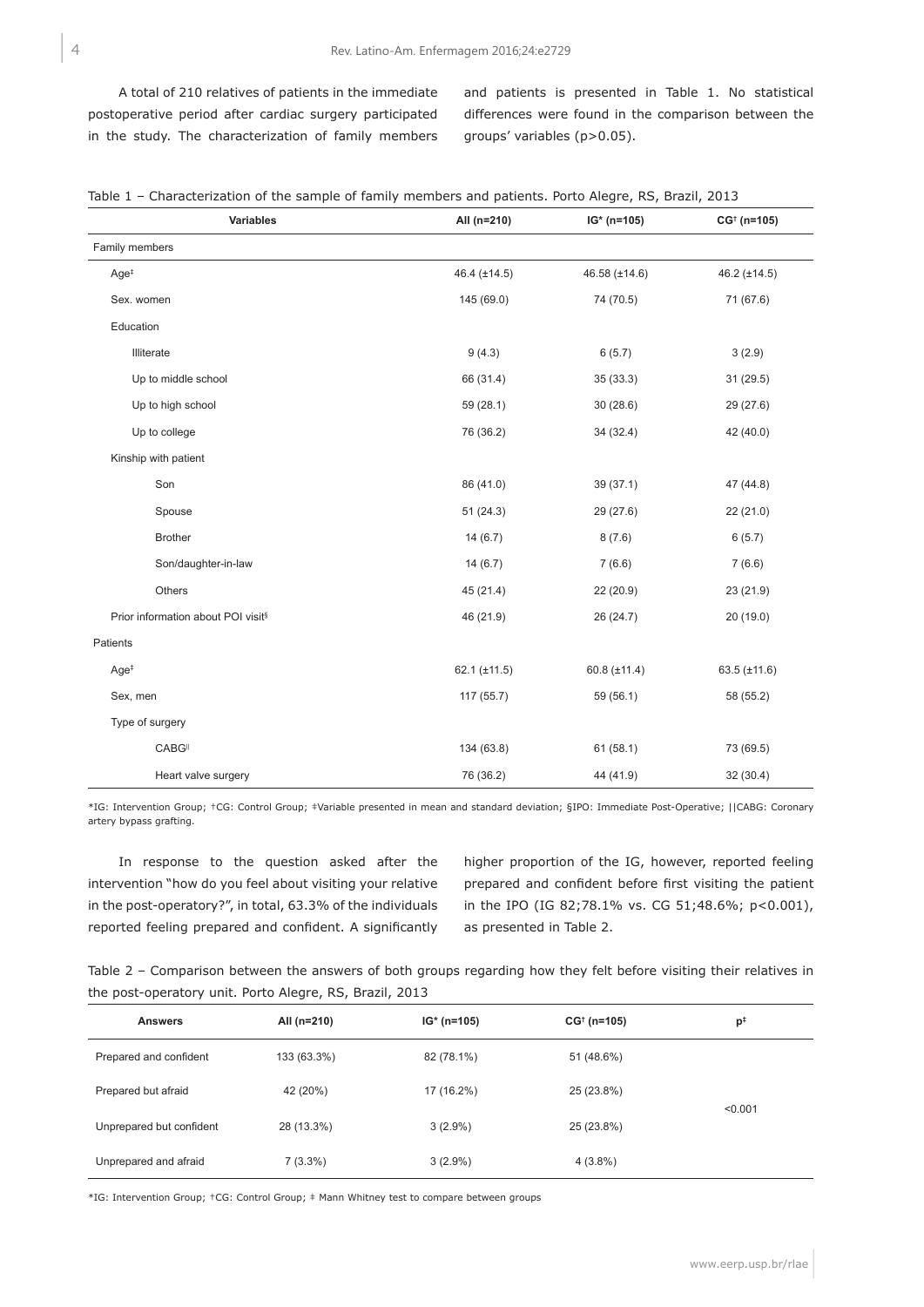|      | Table 3 – Comparison among levels of anxiety between the groups according to STAI –State. Porto Alegre, RS, Brazil, |  |  |  |  |  |
|------|---------------------------------------------------------------------------------------------------------------------|--|--|--|--|--|
| 2013 |                                                                                                                     |  |  |  |  |  |

| <b>Anxiety levels</b> | Total (n=210) | $IG* (n=105)$ | $CC^+(n=105)$ | p‡      |
|-----------------------|---------------|---------------|---------------|---------|
| Low                   | $15(7.1\%)$   | 12 (11.4%)    | $3(2.9\%)$    |         |
| Intermediate          | 114 (54.3%)   | 75 (71.4%)    | 39 (37.1%)    | < 0.001 |
| High                  | 81 (38.6%)    | 18 (17.1%)    | 63 (60%)      |         |

\*IG: Intervention Group; †CG: Control Group; ‡ Mann Whitney test to compare between groups

The average score obtained in the anxiety assessment by the IG was 41.3±8.6 and by the CG was 50.6±9.4 (p<0.001). The distribution of the sample among levels of anxiety is shown in Table 3.

The individuals were given an opportunity to clarify doubts after the intervention and the researchers answered the questions. The main doubts concerning the IPO period included: the unit's routine, length of stay in the unit and hospital, what could possibly happen if the patient became too emotional when seeing family, and questions concerning how long the patient should wait before resuming daily activities.

#### **Discussion**

This randomized clinical trail addressing the relatives of patients undergoing cardiac surgery shows that nursing orientation provided at the time preceding the first visit in the immediate post-operatory unit contributed to decrease anxiety levels of family members and helped them to feel prepared to visit the patient in the post-anesthesia care unit.

The STAI-State assessment revealed significant decrease in the anxiety levels of individuals in the IG when compared to those from the CG. Most individuals from the CG presented high levels of anxiety, while those in the IG remained at intermediary levels. The moment that antecedes the first visit in the immediate post-operatory unit generates anxiety that cannot be completely eliminated in the face of an unknown situation involving a family member, though comfort and reassurance can be provided during the waiting time, which help alleviate tension.

A study conducted with family members and patients undergoing coronary angiography for the first time, aiming to identify levels of anxiety during the waiting period for the exam, verified that the mean score the patients' companions obtained in the STAI-State was 42.8±9.9, while intermediate levels of anxiety predominated among most companions (52.5%)<sup>(5)</sup>. In this study, the mean score the IG obtained in the STAI-State after intervention was similar, while the CG obtained higher scores (41.3±8.6 versus 50.6±9.4; p<0.001).

Another study<sup>(10)</sup>, addressing 41 family members, verified the perception of individuals concerning visitation to the intensive care unit and found that the feeling most frequently mentioned at the time of visitation was anxiety, followed by distress and sorrow. It is known that the visit in the immediate post-operatory period contributes to decrease the anxiety of family members of patients who underwent a cardiac surgery<sup>(11)</sup>. Fear and insecurity, arising from uncertainty concerning the patient's conditions after surgery, however, may be intensified if family members are not properly informed about the situation. Such a fact might explain the findings of a study conducted in Greece with the family members of surgical patients, aiming to determine whether the visit to patients in the post-anesthetic care unit in the post-operatory period would decrease the anxiety of family members. The results showed that scores obtained in the STAI-State were higher before than after the visit (57 [23-80] versus 51 [21-77]; p=0.000008). The visit, however, did not significantly decrease anxiety levels measured before and after the visit (from 76% to 58%, respectively)<sup>(6)</sup>.

These feelings become more intense when facing a cardiac surgery, the impact of which is considerable, not only on patients but also on family members. Hence, care and support should be offered to family members as they closely share the distress that involves the perioperative period $(12)$ . In addition to providing printed pamphlets containing information regarding how long the procedure lasts, informing the recovery room's routine and useful telephone numbers, verbal interaction with a nurse from the sector where the patient will recover can also minimize the anxiety of those waiting for news and an opportunity to visit the patient<sup> $(13)$ </sup>. Additionally, the mere fact of feeling properly treated by the service already minimizes the feeling of helplessness and, as a consequence, anxiety.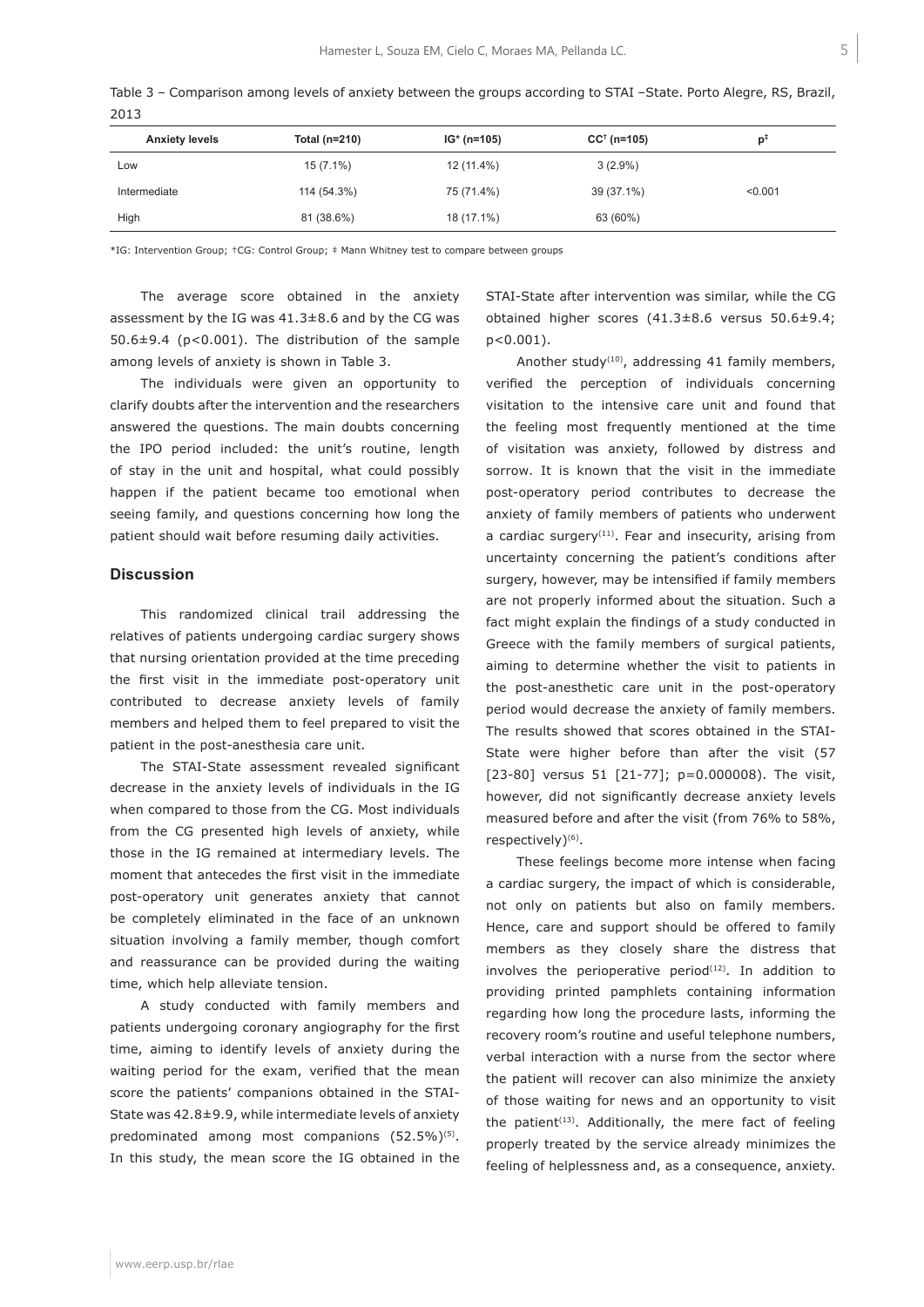When asked about how they felt before visiting the patient for the first time after surgery, most family members from the IG answered "prepared and confident", while less than half of the CG provided a positive answer. This finding shows that orientation provided during this study's intervention contributed for family members to feel more prepared, whether because of the nursing guidance provided or because of the reception they received. The onset of a severe disease and the distress experienced by the family cannot be prevented. Nonetheless, identifying the needs of families and planning interventions that meet the real demands of both patient and family are essential for the work of the nursing staff<sup>(3)</sup>.

Orientations provided to family members before the first visit in the immediate post-operatory period are rare, leaving these individuals unprepared as to how to behave towards the patient, what care is provided, and regarding the sector's dynamics. This lack of preparation can cause emotional stress that negatively affects the visit. The interaction between professionals and family members before the visit can alleviate stress, a feeling that is common in this period, allowing the family to feel reassured $(10,14)$ . One study aiming to determine the needs and experiences of patients and families in the perioperatory period reports that the highest scores obtained by the family members included in the study referred to the need to communicate with the surgeon after the procedure, the opportunity to ask questions, and have concerns clarified by the hospital's staff, in addition to having information regarding the surgical procedure per se<sup>(15)</sup>. The intervention conducted in this study is one strategy that can be used to meet these needs because it enables interaction between family members and IPO nurses.

In another study, the objective of which was to identify orientations nurses provided to the family members of patients hospitalized in an ICU at the time of visitation, found that 52.6% of the nurses provided orientation during the first visit; 36.8% reported they did not provide any orientation; and 10.5% reported that orientation was provided depending on the situation $(16)$ . There is a concern on the part of nurses to provide orientation to family members during the first visit, while clarifying norms and routines and reporting the condition of patients are among the individuals' main needs. There are, however, different demands workers accompanying the patient and family need

to meet in order to establish a relationship of trust from the time the patient is admitted. The supply of information improves the bond established between patient and institution, and with professionals, consequently decreasing anxiety concerning the hospitalization period, surgery, anesthesia and hospital routines, among other common doubts<sup>(17)</sup>.

The communication process is key in the care provided to families. The attitudes of family members can change after being properly oriented; the family becomes more cooperative and confident toward the care provided. The nursing staff should meet these needs and establish greater interaction with families, also perceiving them as clients who demand care, so that integral care is provided, minimizing anxiety through the establishment of trust, cooperation, understanding, acceptance of diagnosis and procedures used, improving understanding and empathy, enabling family members to take part in decision making regarding care delivery<sup>(18-19)</sup>.

Not only the patient, but also those accompanying the patient should receive care. We should only allow the family member to visit the patient after surgery; families need to be prepared for the moment. It is known that the waiting period is tense and distressing. Small actions on the part of the staff may go a long way. Situations that for healthcare workers are commonplace, such as the monitoring of patients with sound alarms and other devices, can be threatening for a concerned relative who waited hours to see a patient. A lack of information can be interpreted as something more serious than it really is. A family member who feels prepared and confident for the first visit can better grasp the staff's work process and is not easily scared by seeing the handling of equipment; on the contrary, (s)he is able to understand a patient's real needs, most of which are temporary, and to collaborate with the care provided.

This study's limitations include the fact that anxiety was not assessed in the pre-intervention period (baseline) because the family members usually arrived at the waiting room approximately 30 minutes before visitation. Additionally, family members accompanying patients for the first time were not compared with those who had this experience. Therefore, there is a need to apply a statistical model considering potential confounding variables.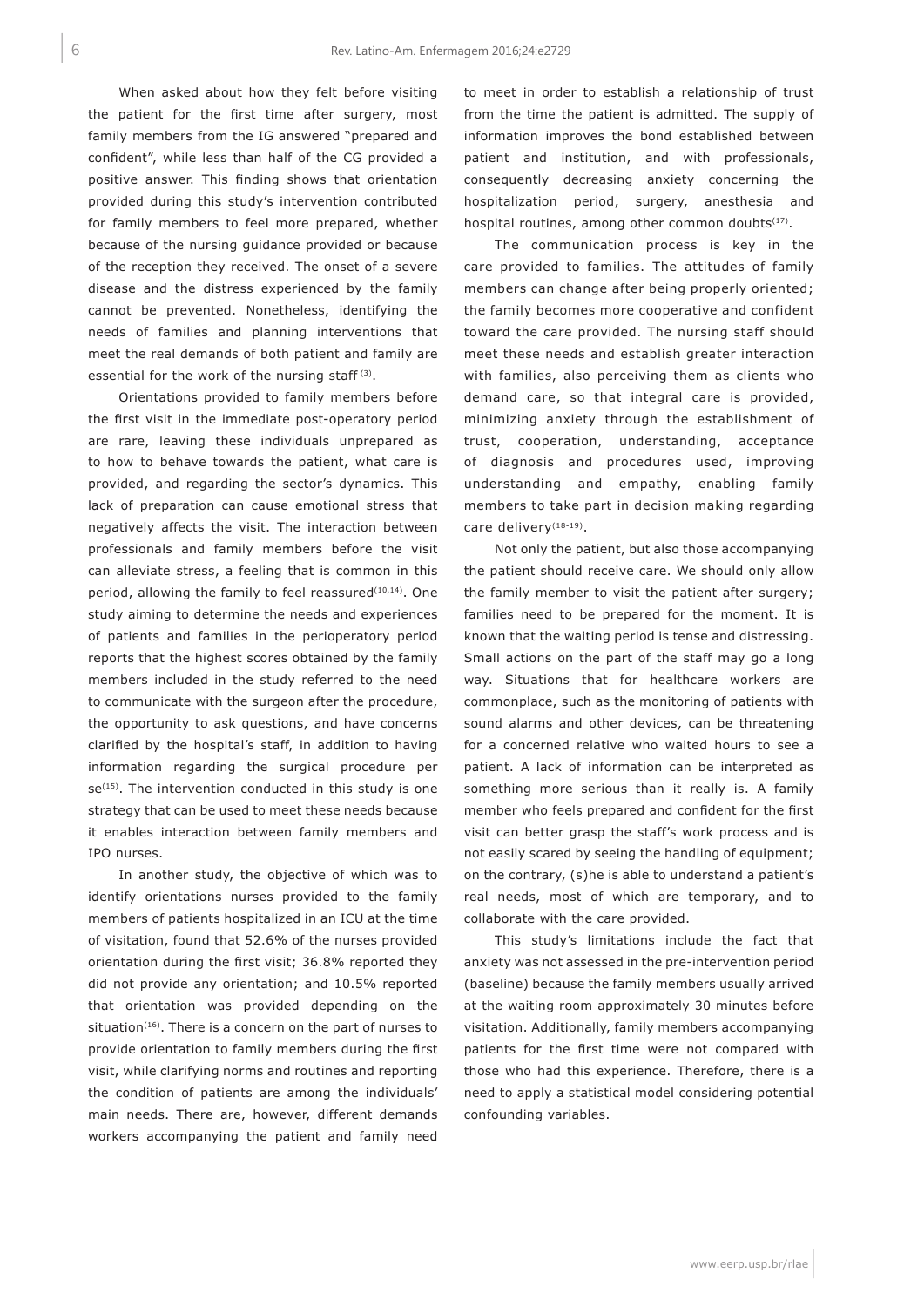# **Conclusion**

A nursing intervention focused on providing guidance to family members at the time that antecedes the first visit in the IPO unit of cardiac surgery helps decreasing the anxiety of family members, making them feel more prepared for the visit, so that it is more useful and beneficial to both families and patients.

Note that this is a low cost intervention that can be implemented in other contexts of waiting rooms for surgical patients. We recommend, however, that further studies with experimental designs, including pre- and post-intervention, be conducted to confirm the results of this study.

Nursing interventions focused on family members implemented in health care services humanize care delivery, strengthen the bonds between professionals and families and contribute to the recovery of patients. As there are not always professionals available and some are not properly prepared to provide information and interact with families, we suggest, as a complementary strategy, to develop and distribute educational brochures to clarify doubts.

This study contributes to the implementation of communication strategies directed to family members of patients in the immediate post-operatory period, intended to improve the nurse/patient/family relationship in line with the recovery process of patients.

### **References**

1. Munday J, Kynoch K, Hines S. The effectiveness of information-sharing interventions as a means to reduce anxiety in families waiting for surgical patients undergoing an elective surgical procedure: a systematic review protocol. JBI Library. [Internet]. 2013 [citado 10 jan 14]; 1(7). Available from: http://www. joannabriggslibrary.org/jbilibrary/index.php/jbisrir/ article/view/899/1329

2. Beuter M, Brondani CM, Szareski C, Cordeiro FR, Castro C. Sentimentos de familiares acompanhantes de adultos face ao processo de hospitalização. Esc Anna Nery. 2012;16(1):134-40.

3. Freitas KS, Kimura M, Ferreira KASL. Family members' needs at intensive care units: comparative analysis between a public and a private hospital. Rev. Latino-Am. Enfermagem. 2007;15(1):84-92.

4. Maestri E, Nascimento ERP, Bertoncello KCG, Martins JJ. Avaliação das estratégias de acolhimento na Unidade de Terapia Intensiva. Rev Esc Enferm USP. 2012;46(1):75-81.

5. Grazziano ES, Bianchi ERF. Caregivers and patient's anxiety level during cardiac catheterizathion. Rev. Latino-Am. Enfermagem. 2004;12(2):168-74.

6. Patelarou A, Melidoniotis E, Sgouraki M, Karatzi M, Souvatzis X. The effect of visiting surgical patients in the postanesthesia care unit on family members' anxiety: a prospective quasi-experimental study. J Perianesth Nurs. 2014;29(3):221-9.

7. Mojdeh S, Zamani M, Kooshki AM, Jafari N. Effect of watching a movie on family members' anxiety level during their relatives' surgery. Iran J Nurs Midwifery Res. 2013;18(4):329-32.

8. Jarred, Jennifer D. The effect of live music on anxiety levels of persons waiting in a surgical waiting room as measured by self-report. Electronic Theses, Treatises and Dissertations. 2003. Disponível em: http://diginole. lib.fsu.edu/etd/3550. Acesso 27 out 2014.

9. Biaggio AMB Natalcio L, Spielberger CD. Desenvolvimento da forma experimental em português do IDATE. Arq Bras Psicol. 1977;29:33-44.

10. Beccaria LM, Ribeiro R, Souza GL, Scarpetti N, Contrin LM, Pereira RAM, et al. Visita em unidades de terapia intensiva: concepção dos familiares quanto à humanização do atendimento. Arq Ciênc Saúde. 2008;2(15):65-9.

11. Trecartin K, Carroll DL. Nursing information for family members waiting during cardiac procedurs. Clin Nurs Res. 2011;20(3):263-75.

12. Palmeira CG, Peralva ELM, Batista FQ. A importância da oferta de suporte psicológico aos familiares de pacientes submetidos à cirurgia cardíaca. Rev Bras Cardiol. 2007;20(Suplemento A):102.

13. Muldoon M, Cheng D, Vish N, Dejong S, Adams J. Implementation of an informational card to reduce family members' anxiety. AORN J. 2011;94(3):246-53.

14. Méllo DC, Rodrigues BMRD. O acompanhante de criança submetida à cirurgia cardíaca: contribuição para a enfermagem. Esc Anna Nery. 2008;2(12):237-42.

15. Davis Y, Perham M, Hurd AM, Jagersky R, Gorman WJ, Lynch-Carlson D, et al. Patient and family member needs during the perioperative period. J Perianesth Nurs. 2014;29(2):119-28.

16. Silva ND, Cotrin LM. Orientações do enfermeiro dirigidas aos familiares dos pacientes internados na UTI no momento da visita. Arq Ciênc Saúde. 2007;3(14):148-52.